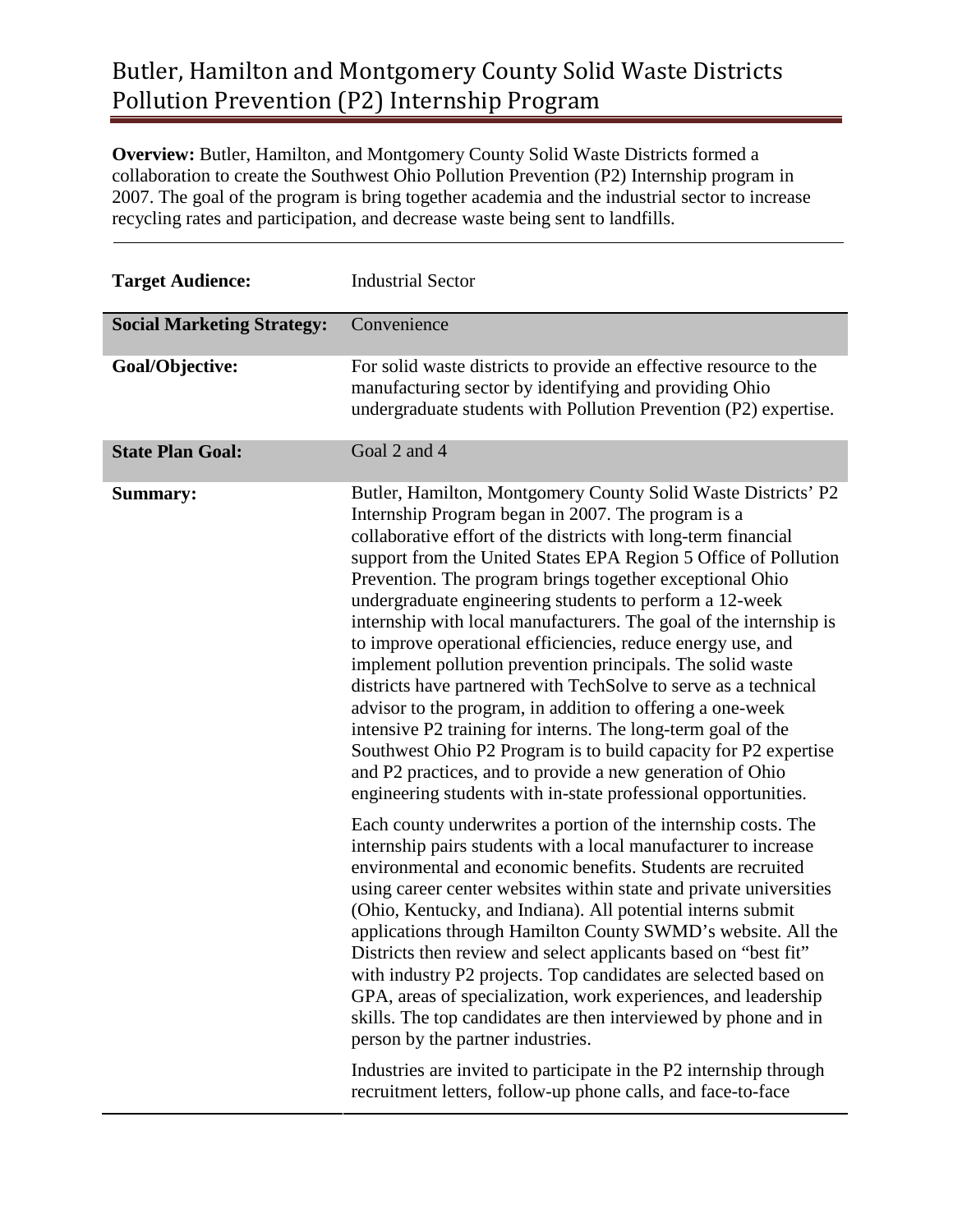|                                                | meetings. Each SWMD has funds reserved for up to two interns<br>each summer. The Districts fund 75% of the intern wages, while<br>the company funds the remaining 25%.                                                                                                                                                         |
|------------------------------------------------|--------------------------------------------------------------------------------------------------------------------------------------------------------------------------------------------------------------------------------------------------------------------------------------------------------------------------------|
|                                                | Throughout the internship, interns report weekly to the<br>designated SWMD where their internship is located. The<br>SWMD and on-site industrial project supervisor communicate<br>regularly to discuss the intern's success and project progress.                                                                             |
|                                                | Since its inception this innovative private-public partnership has<br>demonstrated collective savings of over \$1.6 million dollars to<br>participating industries. Past industry partners include Ohio's<br>automotive manufacturers, pharmaceutical industries, food and<br>beverage manufacturers, and chemical processors. |
| <b>Barriers to Desired</b><br><b>Behavior:</b> | Programs within the industrial sector are difficult to<br>effectively implement.                                                                                                                                                                                                                                               |
| <b>Barriers with</b><br><b>Implementation:</b> | Companies need to agree to partner with the internship<br>Supervisor or project manager needed to mentor<br>$\circ$<br>intern and oversee project<br>o Projects within company need to be available<br>Money needed to pay intern<br>$\circ$                                                                                   |
|                                                |                                                                                                                                                                                                                                                                                                                                |
| <b>Considerations:</b>                         | <b>Overall Goals:</b>                                                                                                                                                                                                                                                                                                          |
|                                                | Implement cost-saving solutions<br>$\bullet$<br>Help companies meet environmental and efficiency goals<br>$\bullet$<br>Encourage economic development in Butler, Hamilton,<br>$\bullet$<br>and Montgomery counties                                                                                                             |
|                                                | <b>Environmental Benefits:</b>                                                                                                                                                                                                                                                                                                 |
|                                                | Prevent pollution<br>Reduce waste at the source<br>Increase recycling<br>Increase energy efficiency                                                                                                                                                                                                                            |
|                                                | <b>Economic Benefits:</b>                                                                                                                                                                                                                                                                                                      |
|                                                | Reduced operating and compliance costs<br>Improved worker safety<br>$\bullet$<br>Improved company image<br>$\bullet$<br>Increased productivity<br>$\bullet$                                                                                                                                                                    |
|                                                | Interns have come from:                                                                                                                                                                                                                                                                                                        |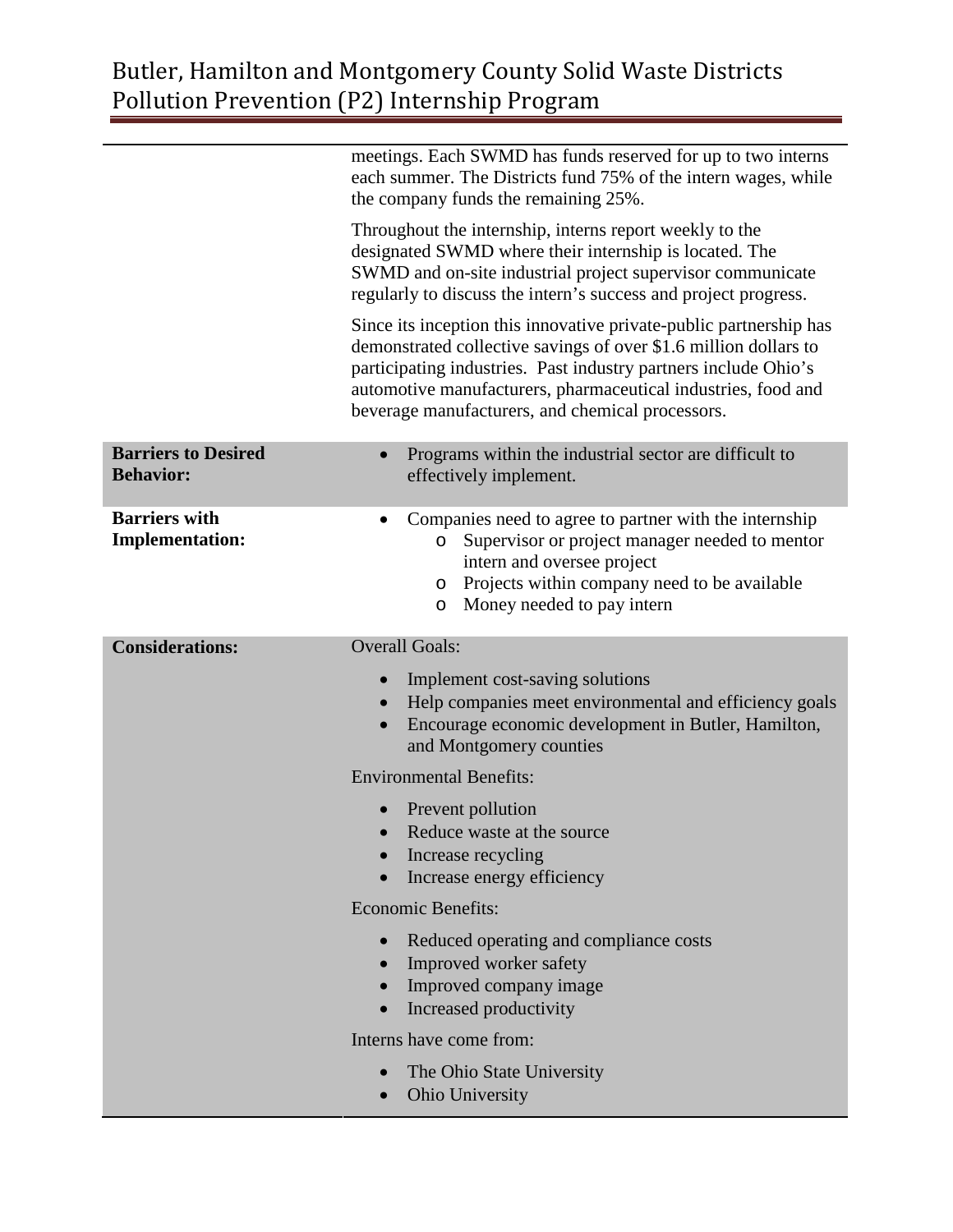|                                               | University of Dayton<br>$\bullet$<br>Miami University<br>$\bullet$<br>University of Kentucky<br>$\bullet$<br>Indiana University<br>$\bullet$<br>Purdue University<br>$\bullet$<br>Butler County companies that have collaborated with the<br>internship:<br>Skyline Chili (2007)<br>$\bullet$<br>MillerCoors (2008 and 2009)<br>$\bullet$                                                                                                                                                                                                                                                                                                                                                                  |
|-----------------------------------------------|------------------------------------------------------------------------------------------------------------------------------------------------------------------------------------------------------------------------------------------------------------------------------------------------------------------------------------------------------------------------------------------------------------------------------------------------------------------------------------------------------------------------------------------------------------------------------------------------------------------------------------------------------------------------------------------------------------|
|                                               | Hamilton Caster (2009)<br>$\bullet$<br>Deceuninck North America (2011)<br>$\bullet$<br>Tedia Co. (2012)<br>$\bullet$<br>Valeo Climate Control (2012 and 2014)<br>$\bullet$                                                                                                                                                                                                                                                                                                                                                                                                                                                                                                                                 |
| <b>Measurement Methods:</b>                   | The success of the internship is measured based on the<br>effectiveness of the projects that the student and business<br>implement. Projects are evaluated on the following terms:<br>"recommended", "implemented", and "not feasible" (often due<br>to constraints such as time, capital, cost, and return on<br>investment) status. The projects that have been implemented are<br>evaluated based on annual cost savings and environmental<br>results. Any project that has been recommended for<br>implementation will have correlated annual cost savings and the<br>environmental impact calculated or predicted.                                                                                    |
| <b>Overall Results and</b><br><b>Metrics:</b> | In 2014, Valeo Climate Control partnered with Butler, Hamilton,<br>and Montgomery County Solid Waste Districts. The project<br>consisted of making recommendations for lighting efficiency,<br>shutdown procedures, air compressor energy reduction, and<br>installing a variable frequency device. Six projects were<br>evaluated. Of the six projects, one was implemented and five<br>were recommended. The implemented project was to replace an<br>aerosol degreaser. The annual savings of the project is \$624, and<br>eliminates 18.75 gallons of hazardous waste. The five<br>recommended projects have an estimated total savings of<br>\$197,185, and an energy savings of 2,999,408 kilowatts. |

**Wrap Up:** Butler, Hamilton, and Montgomery County Solid Waste Districts' P2 internship will continue to be offered in the future. The solid waste districts value the private public partnership model and believe the long-term results of the P2 collaborative benefit manufacturers, the solid waste districts, and Ohio's undergraduate students. Several P2 interns have advanced to full time employment in manufacturing in the state of Ohio following their P2 experience.